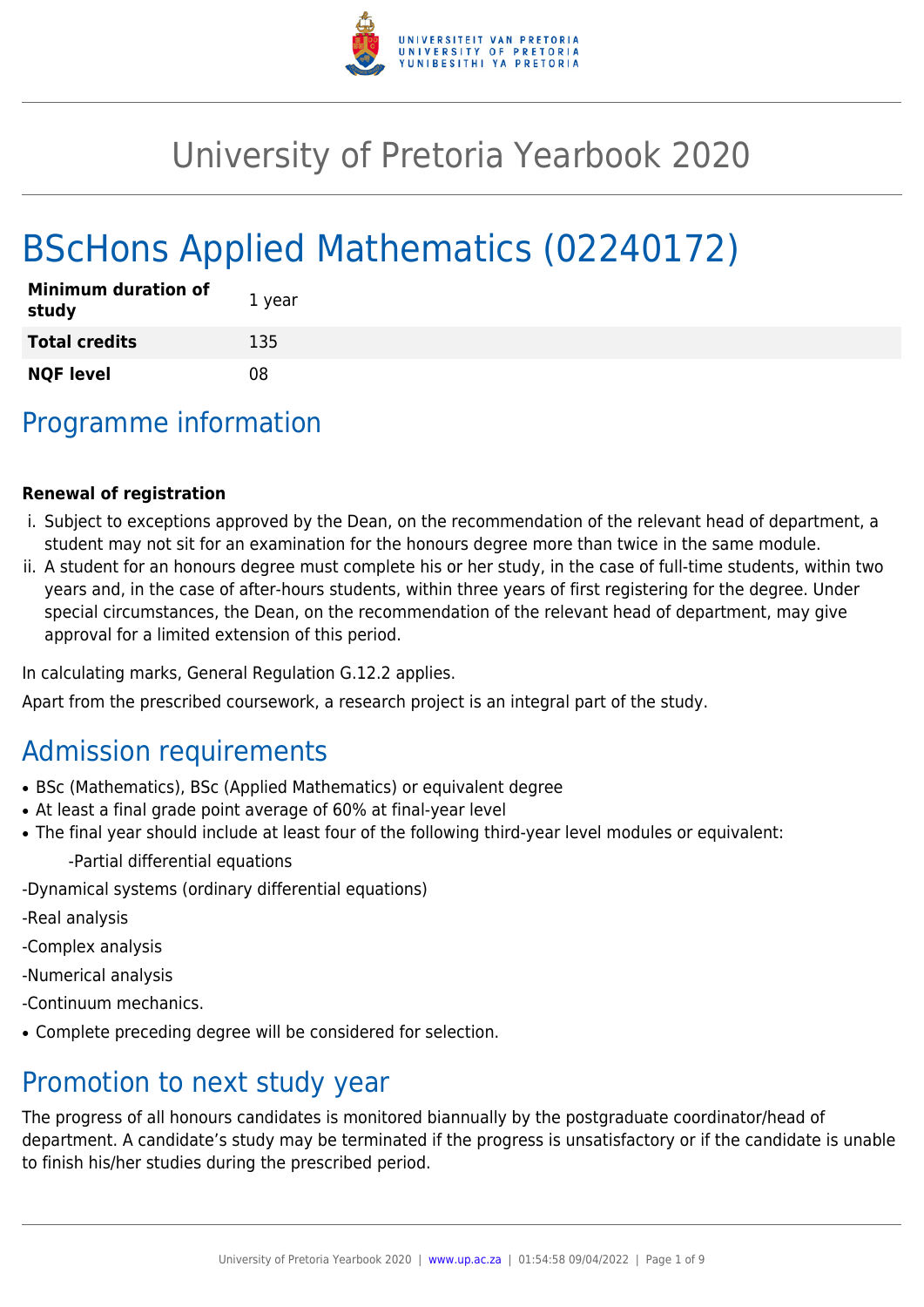

### Pass with distinction

The BScHons degree is awarded with distinction to a candidate who obtains a weighted average of at least 75% in all the prescribed modules and a minimum of 65% in any one module.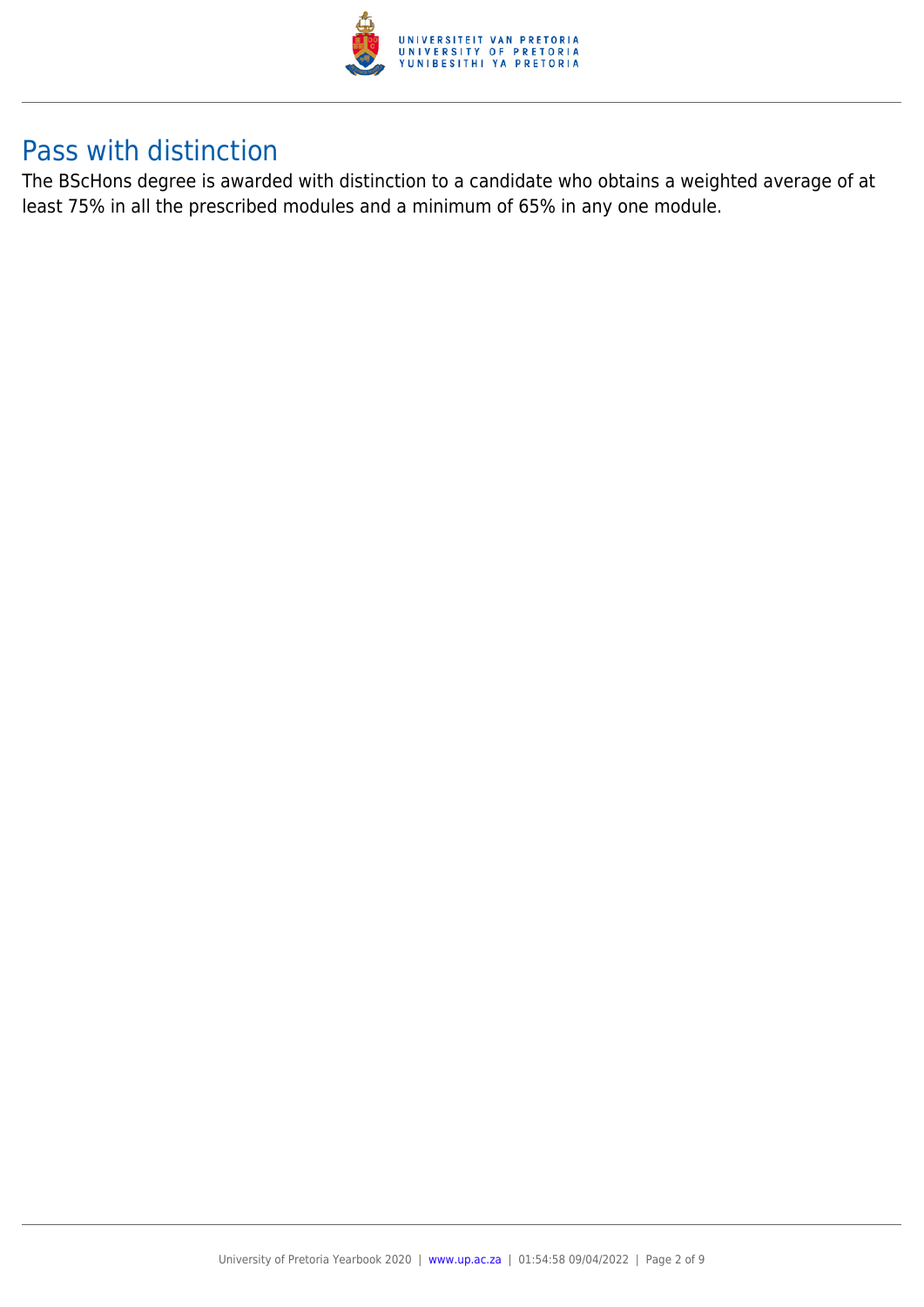

## Curriculum: Final year

#### **Minimum credits: 135**

#### **Additional information:**

- The programme compilation consists of seven honours modules of 15 credits each as well as the mandatory project (WTW 795 – 30 credits).
- It is required that students select the stream and modules according to the prerequisites of the modules.
- WTW 795 is a compulsory module for both streams.
- The modules to be selected for each stream, are set out below.

#### **Stream 1: Applied analysis**

Core credits: 75 credits Elective credits: 60 credits

Core modules: WTW 795, WTW 710, WTW 734 and WTW 776 Elective modules: Four (4) electives must be chosen from the list below. The selection must contain at least one of WTW 782 or WTW 764 and at least one of WTW 733 or WTW 763.

#### **Stream 2: Differential equations and modelling**

Core credits: 135 credits

Core modules: WTW 795, WTW 733, WTW 735, WTW 750, WTW 763, WTW 772, WTW 776 and WTW 782.

### **Core modules**

#### **Functional analysis 710 (WTW 710)**

| <b>Module credits</b>         | 15.00                               |
|-------------------------------|-------------------------------------|
| <b>Prerequisites</b>          | Real analysis on third-year level   |
| <b>Contact time</b>           | 2 lectures per week                 |
| <b>Language of tuition</b>    | Module is presented in English      |
| <b>Department</b>             | Mathematics and Applied Mathematics |
| <b>Period of presentation</b> | Semester 1                          |

#### **Module content**

An introduction to the basic mathematical objects of linear functional analysis will be presented. These include metric spaces, Hilbert spaces and Banach spaces. Subspaces, linear operators and functionals will be discussed in detail. The fundamental theorems for normed spaces: The Hahn-Banach theorem, Banach-Steinhaus theorem, open mapping theorem and closed graph theorem. Hilbert space theory: Riesz' theorem, the basics of projections and orthonormal sets.

#### **Numerical analysis 733 (WTW 733)**

| <b>Module credits</b>      | 15.00                          |
|----------------------------|--------------------------------|
| <b>Prerequisites</b>       | No prerequisites.              |
| <b>Contact time</b>        | 2 lectures per week            |
| <b>Language of tuition</b> | Module is presented in English |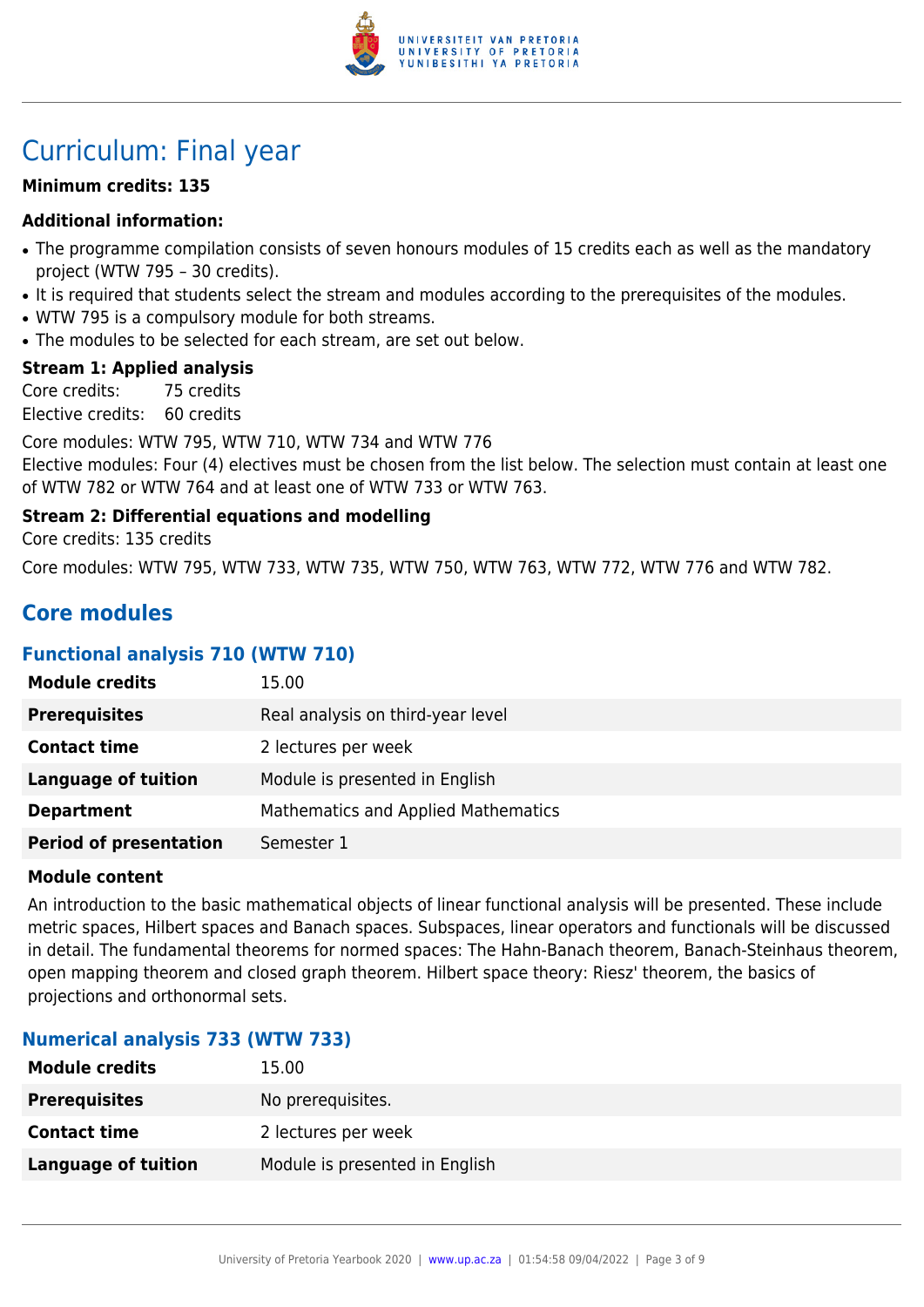

**Period of presentation** Semester 1

#### **Module content**

An analysis as well as an implementation (including computer programs) of methods are covered. Numerical linear algebra: Direct and iterative methods for linear systems and matrix eigenvalue problems: Iterative methods for nonlinear systems of equations. Finite difference method for partial differential equations: Linear elliptic, parabolic, hyperbolic and eigenvalue problems. Introduction to nonlinear problems. Numerical stability, error estimates and convergence are dealt with.

#### **Measure theory and probability 734 (WTW 734)**

| <b>Module credits</b>         | 15.00                               |
|-------------------------------|-------------------------------------|
| <b>Prerequisites</b>          | Real analysis on third-year level   |
| <b>Contact time</b>           | 2 lectures per week                 |
| <b>Language of tuition</b>    | Module is presented in English      |
| <b>Department</b>             | Mathematics and Applied Mathematics |
| <b>Period of presentation</b> | Semester 1                          |

#### **Module content**

Measure and integration theory: The Caratheodory extension procedure for measures defined on a ring, measurable functions, integration with respect to a measure on a σ-ring, in particular the Lebesgue integral, convergence theorems and Fubini's theorem.

Probability theory: Measure theoretic modelling, random variables, expectation values and independence, the Borel-Cantelli lemmas, the law of large numbers. L<sup>1</sup>-theory, L<sup>2</sup>-theory and the geometry of Hilbert space, Fourier series and the Fourier transform as an operator on L<sup>2</sup>, applications of Fourier analysis to random walks, the central limit theorem.

#### **Main principles of analysis in application 735 (WTW 735)**

| <b>Module credits</b>         | 15.00                                                                                                                                                         |
|-------------------------------|---------------------------------------------------------------------------------------------------------------------------------------------------------------|
| <b>Prerequisites</b>          | Calculus at 2nd-year level (eg WTW 218) and one 3rd-year level module on<br>analysis or applications of analysis (eq WTW 310, WTW 382, WTW 383 or WTW<br>386) |
| <b>Contact time</b>           | 2 lectures per week                                                                                                                                           |
| <b>Language of tuition</b>    | Module is presented in English                                                                                                                                |
| <b>Department</b>             | Mathematics and Applied Mathematics                                                                                                                           |
| <b>Period of presentation</b> | Semester 1                                                                                                                                                    |

#### **Module content**

Study of main principles of analysis in the context of their applications to modelling, differential equations and numerical computation. Specific principles to be considered are those related to mathematical biology, continuum mechanics and mathematical physics as presented in the modules WTW 772, WTW 787 and WTW 776, respectively.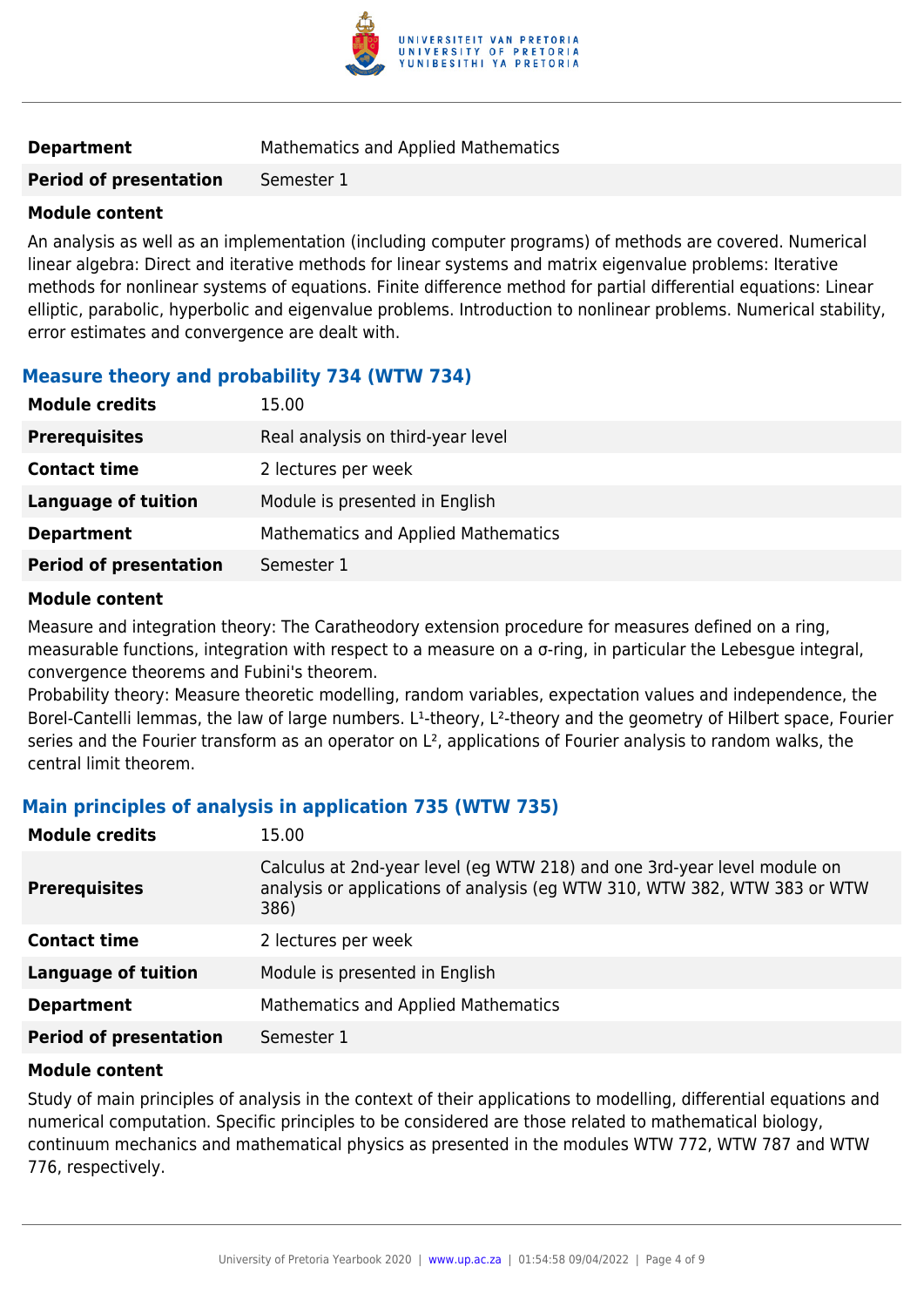

#### **Mathematical optimisation 750 (WTW 750)**

| <b>Module credits</b>         | 15.00                                                                     |
|-------------------------------|---------------------------------------------------------------------------|
| <b>Prerequisites</b>          | Multivariate Calculus on 2nd-year level; Linear Algebra on 2nd-year level |
| <b>Contact time</b>           | 2 lectures per week                                                       |
| <b>Language of tuition</b>    | Module is presented in English                                            |
| <b>Department</b>             | <b>Mathematics and Applied Mathematics</b>                                |
| <b>Period of presentation</b> | Semester 1                                                                |

#### **Module content**

Classical optimisation: Necessary and sufficient conditions for local minima. Equality constraints and Lagrange multipliers. Inequality constraints and the Kuhn-Tucker conditions. Application of saddle point theorems to the solutions of the dual problem. One-dimensional search techniques. Gradient methods for unconstrained optimisation. Quadratically terminating search algorithms. The conjugate gradient method. Fletcher-Reeves. Second order variable metric methods: DFP and BFCS. Boundary following and penalty function methods for constrained problems. Modern multiplier methods and sequential quadratic programming methods. Practical design optimisation project.

#### **Finite element method 763 (WTW 763)**

| <b>Module credits</b>         | 15.00                                      |
|-------------------------------|--------------------------------------------|
| <b>Prerequisites</b>          | WTW 733 is strongly recommended            |
| <b>Contact time</b>           | 2 lectures per week                        |
| <b>Language of tuition</b>    | Module is presented in English             |
| <b>Department</b>             | <b>Mathematics and Applied Mathematics</b> |
| <b>Period of presentation</b> | Semester 2                                 |

#### **Module content**

An analysis as well as an implementation (including computer programs) of methods is covered. Introduction to the theory of Sobolev spaces. Variational and weak formulation of elliptic, parabolic, hyperbolic and eigenvalue problems. Finite element approximation of problems in variational form, interpolation theory in Sobolev spaces, convergence and error estimates.

#### **Mathematical methods and models 772 (WTW 772)**

| <b>Module credits</b>         | 15.00                                      |
|-------------------------------|--------------------------------------------|
| <b>Prerequisites</b>          | No prerequisites.                          |
| <b>Contact time</b>           | 2 lectures per week                        |
| <b>Language of tuition</b>    | Module is presented in English             |
| <b>Department</b>             | <b>Mathematics and Applied Mathematics</b> |
| <b>Period of presentation</b> | Semester 2                                 |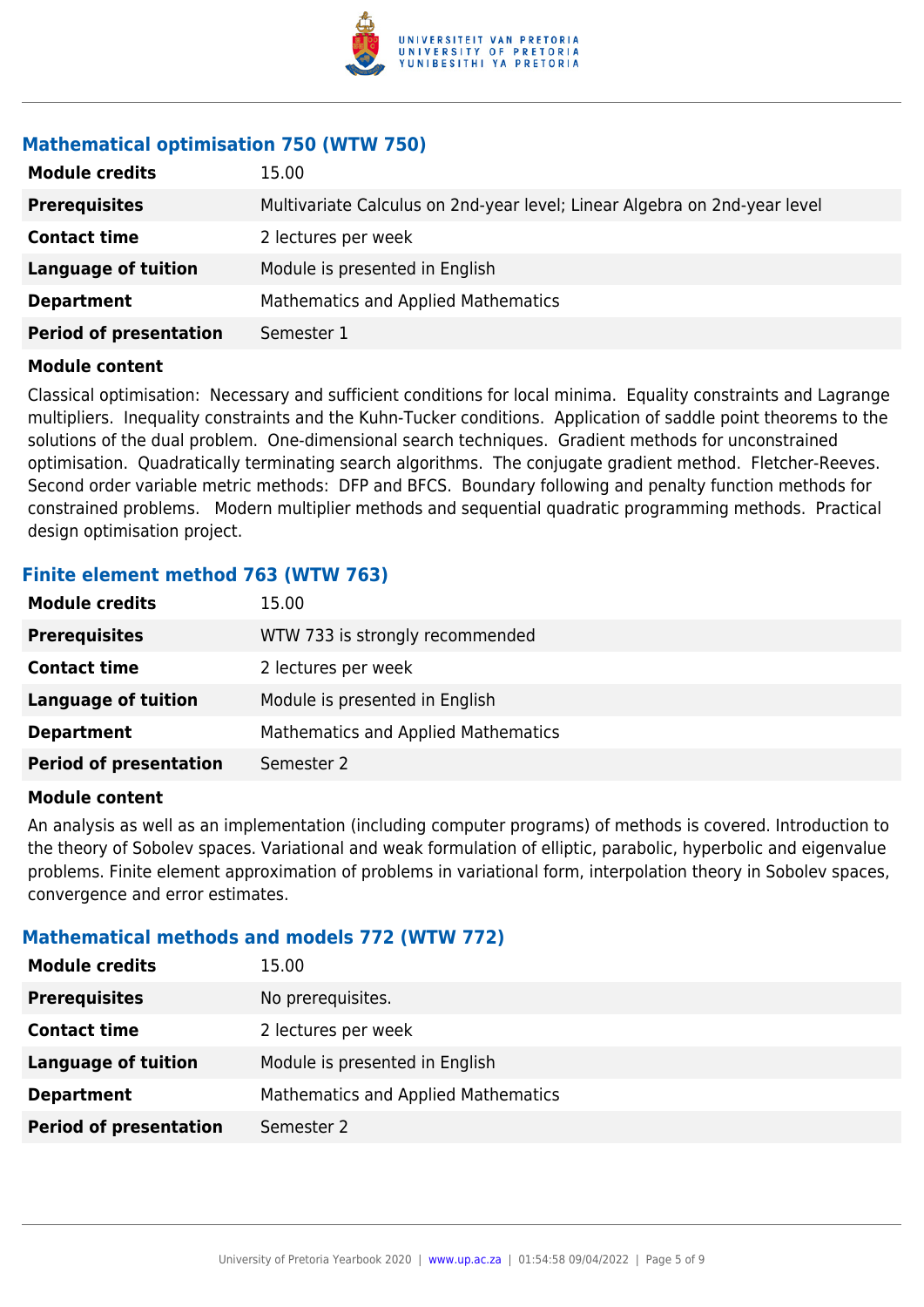

#### **Module content**

This module aims at using advanced undergraduate mathematics and rigorously applying mathematical methods to concrete problems in various areas of natural science and engineering.

The module will be taught by several lecturers from UP, industry and public sector. The content of the module may vary from year to year and is determined by relevant focus areas within the Department. The list of areas from which topics to be covered will be selected, includes: Systems of differential equations; dynamical systems; discrete structures; Fourier analysis; methods of optimisation; numerical methods; mathematical models in biology, finance, physics, etc.

#### **Partial differential equations of mathematical physics 776 (WTW 776)**

| <b>Module credits</b>         | 15.00                                      |
|-------------------------------|--------------------------------------------|
| <b>Prerequisites</b>          | WTW 710 or WTW 735                         |
| <b>Contact time</b>           | 2 lectures per week                        |
| <b>Language of tuition</b>    | Module is presented in English             |
| <b>Department</b>             | <b>Mathematics and Applied Mathematics</b> |
| <b>Period of presentation</b> | Semester 2                                 |

#### **Module content**

Field-theoretic and material models of mathematical physics. The Friedrichs-Sobolev spaces. Energy methods and Hilbert spaces, weak solutions – existence and uniqueness. Separation of variables, Laplace transform, eigenvalue problems and eigenfunction expansions. The regularity theorems for elliptic forms (without proofs) and their applications. Weak solutions for the heat/diffusion and related equations.

#### **Dynamical systems 782 (WTW 782)**

| <b>Module credits</b>         | 15.00                               |
|-------------------------------|-------------------------------------|
| <b>Prerequisites</b>          | No prerequisites.                   |
| <b>Contact time</b>           | 2 lectures per week                 |
| <b>Language of tuition</b>    | Module is presented in English      |
| <b>Department</b>             | Mathematics and Applied Mathematics |
| <b>Period of presentation</b> | Semester 1                          |

#### **Module content**

Introduction to the general theory of dynamical systems and to the theory of dynamical systems represented via systems of ODEs. Quantitative and qualitative analyses of linear systems. Qualitative analysis of nonlinear systems: domain, invariant sets, stability of equilibria, Hartman-Grobman theorem, centre manifold theorem, Lyapunov method. Structural stability and bifurcation. Bifurcation of equilibria. Hopf bifurcation. Applications: population models, chemical reactions, circuits.

#### **Project 795 (WTW 795)**

| <b>Module credits</b> | 30.00             |
|-----------------------|-------------------|
| <b>Prerequisites</b>  | No prerequisites. |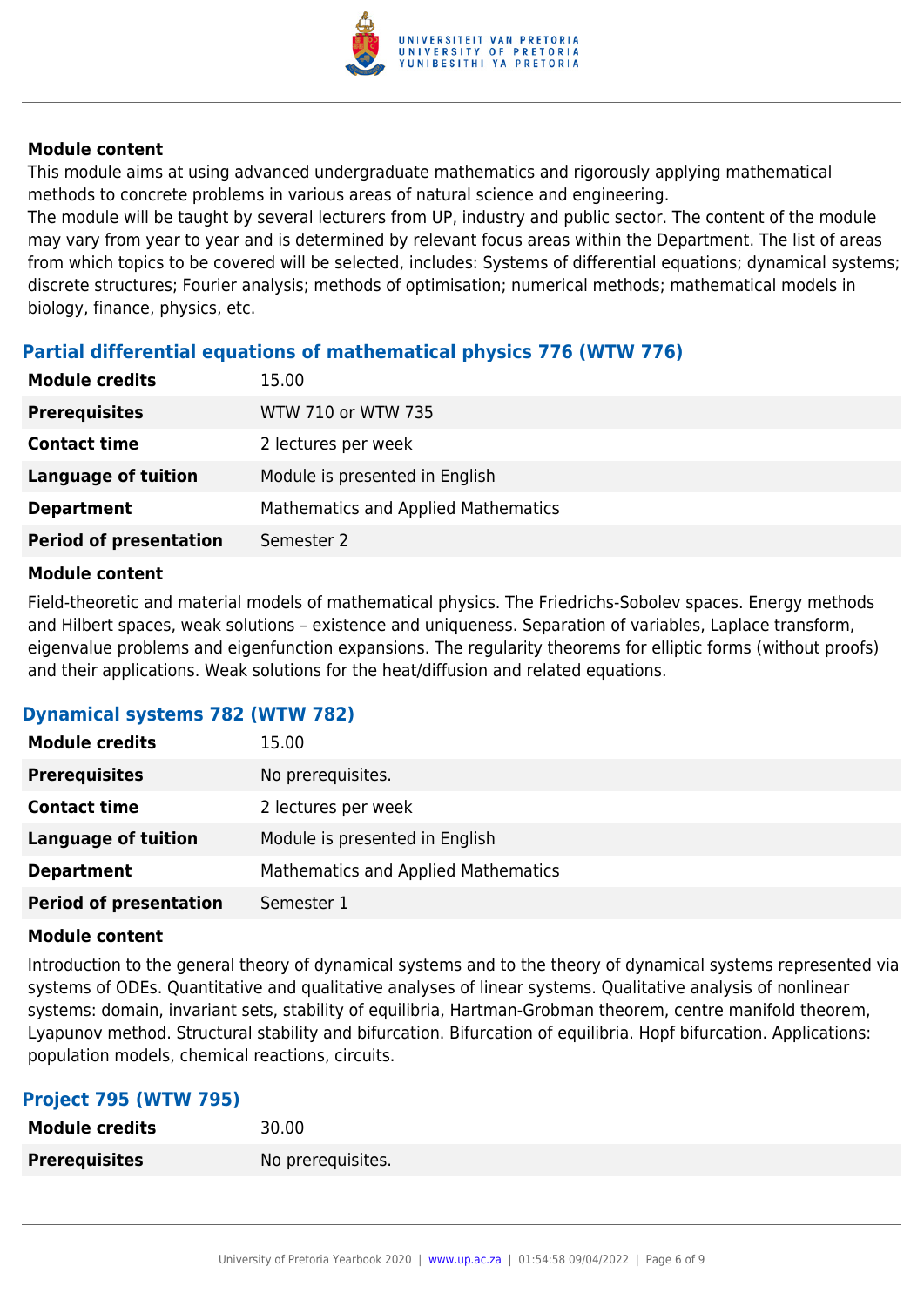

| Language of tuition           | Module is presented in English      |
|-------------------------------|-------------------------------------|
| <b>Department</b>             | Mathematics and Applied Mathematics |
| <b>Period of presentation</b> | Year                                |
| <b>Module content</b>         |                                     |
| Consult Department.           |                                     |

### **Elective modules**

#### **Special topics 727 (WTW 727)**

| <b>Prerequisites</b><br>As required by specific topical content. |  |
|------------------------------------------------------------------|--|
| <b>Contact time</b><br>1 lecture per week                        |  |
| Module is presented in English<br><b>Language of tuition</b>     |  |
| Mathematics and Applied Mathematics<br><b>Department</b>         |  |
| <b>Period of presentation</b><br>Semester 2                      |  |

#### **Module content**

A selection of special topics will be presented that reflects the expertise of researchers in the Department. The presentation of a specific topic is contingent on student numbers. Consult the website of the Department of Mathematics and Applied Mathematics for more details.

#### **Numerical analysis 733 (WTW 733)**

| <b>Module credits</b>         | 15.00                                      |
|-------------------------------|--------------------------------------------|
| <b>Prerequisites</b>          | No prerequisites.                          |
| <b>Contact time</b>           | 2 lectures per week                        |
| Language of tuition           | Module is presented in English             |
| <b>Department</b>             | <b>Mathematics and Applied Mathematics</b> |
| <b>Period of presentation</b> | Semester 1                                 |

#### **Module content**

An analysis as well as an implementation (including computer programs) of methods are covered. Numerical linear algebra: Direct and iterative methods for linear systems and matrix eigenvalue problems: Iterative methods for nonlinear systems of equations. Finite difference method for partial differential equations: Linear elliptic, parabolic, hyperbolic and eigenvalue problems. Introduction to nonlinear problems. Numerical stability, error estimates and convergence are dealt with.

#### **Mathematical optimisation 750 (WTW 750)**

| <b>Module credits</b> | 15.00                                                                     |
|-----------------------|---------------------------------------------------------------------------|
| <b>Prerequisites</b>  | Multivariate Calculus on 2nd-year level; Linear Algebra on 2nd-year level |
| <b>Contact time</b>   | 2 lectures per week                                                       |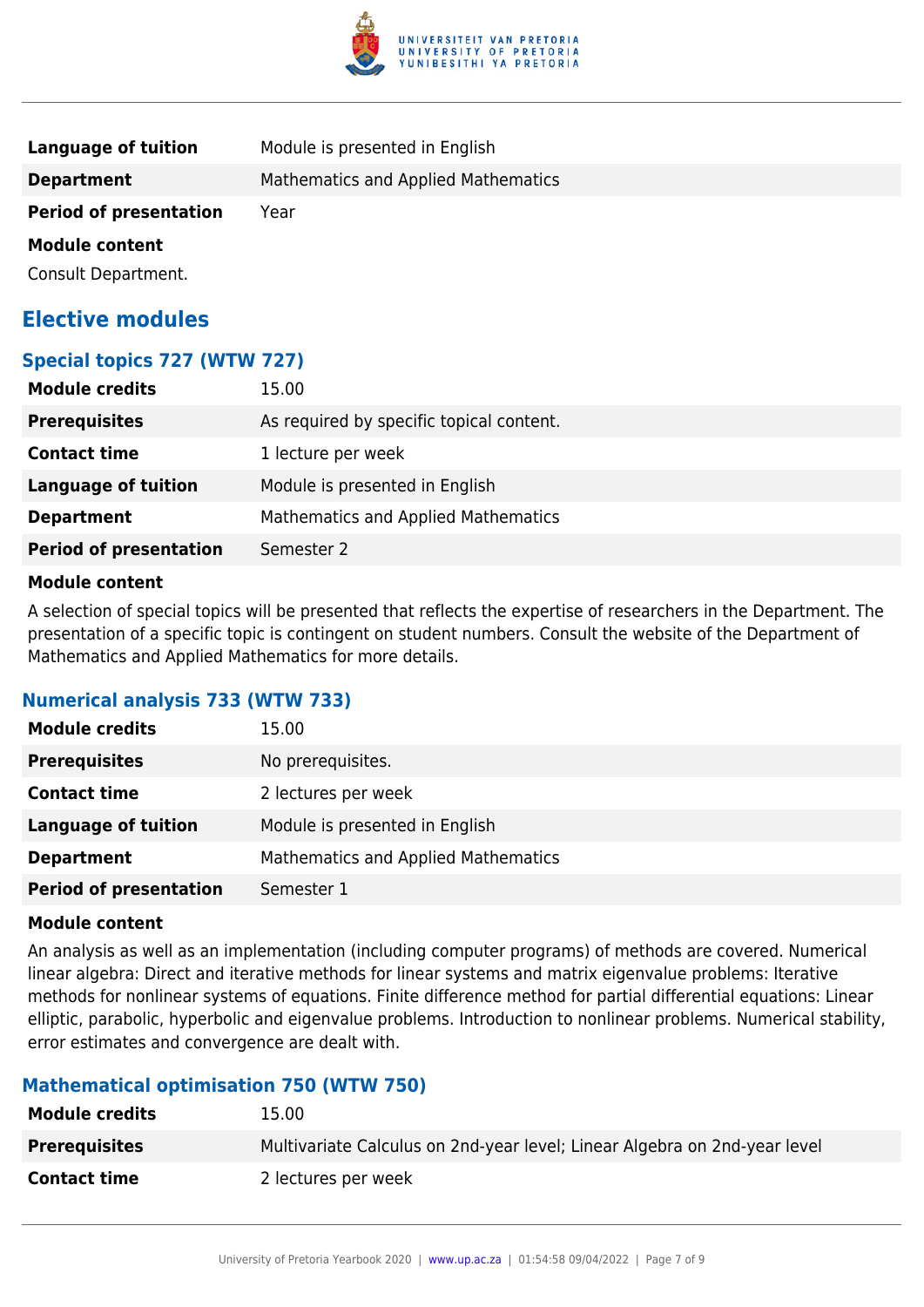

| Language of tuition           | Module is presented in English      |
|-------------------------------|-------------------------------------|
| <b>Department</b>             | Mathematics and Applied Mathematics |
| <b>Period of presentation</b> | Semester 1                          |

#### **Module content**

Classical optimisation: Necessary and sufficient conditions for local minima. Equality constraints and Lagrange multipliers. Inequality constraints and the Kuhn-Tucker conditions. Application of saddle point theorems to the solutions of the dual problem. One-dimensional search techniques. Gradient methods for unconstrained optimisation. Quadratically terminating search algorithms. The conjugate gradient method. Fletcher-Reeves. Second order variable metric methods: DFP and BFCS. Boundary following and penalty function methods for constrained problems. Modern multiplier methods and sequential quadratic programming methods. Practical design optimisation project.

#### **Finite element method 763 (WTW 763)**

| <b>Module credits</b>         | 15.00                               |
|-------------------------------|-------------------------------------|
| <b>Prerequisites</b>          | WTW 733 is strongly recommended     |
| <b>Contact time</b>           | 2 lectures per week                 |
| <b>Language of tuition</b>    | Module is presented in English      |
| <b>Department</b>             | Mathematics and Applied Mathematics |
| <b>Period of presentation</b> | Semester 2                          |

#### **Module content**

An analysis as well as an implementation (including computer programs) of methods is covered. Introduction to the theory of Sobolev spaces. Variational and weak formulation of elliptic, parabolic, hyperbolic and eigenvalue problems. Finite element approximation of problems in variational form, interpolation theory in Sobolev spaces, convergence and error estimates.

#### **Stochastic calculus 764 (WTW 764)**

| <b>Module credits</b>         | 15.00                                      |
|-------------------------------|--------------------------------------------|
| <b>Prerequisites</b>          | WTW 734 or WTW 735                         |
| <b>Contact time</b>           | 2 lectures per week                        |
| <b>Language of tuition</b>    | Module is presented in English             |
| <b>Department</b>             | <b>Mathematics and Applied Mathematics</b> |
| <b>Period of presentation</b> | Semester 2                                 |

#### **Module content**

Mathematical modelling of Random walk. Conditional expectation and Martingales. Brownian motion and other Lévy processes. Stochastic integration. Ito's Lemma. Stochastic differential equations. Application to finance.

#### **Mathematical methods and models 772 (WTW 772)**

**Module credits** 15.00